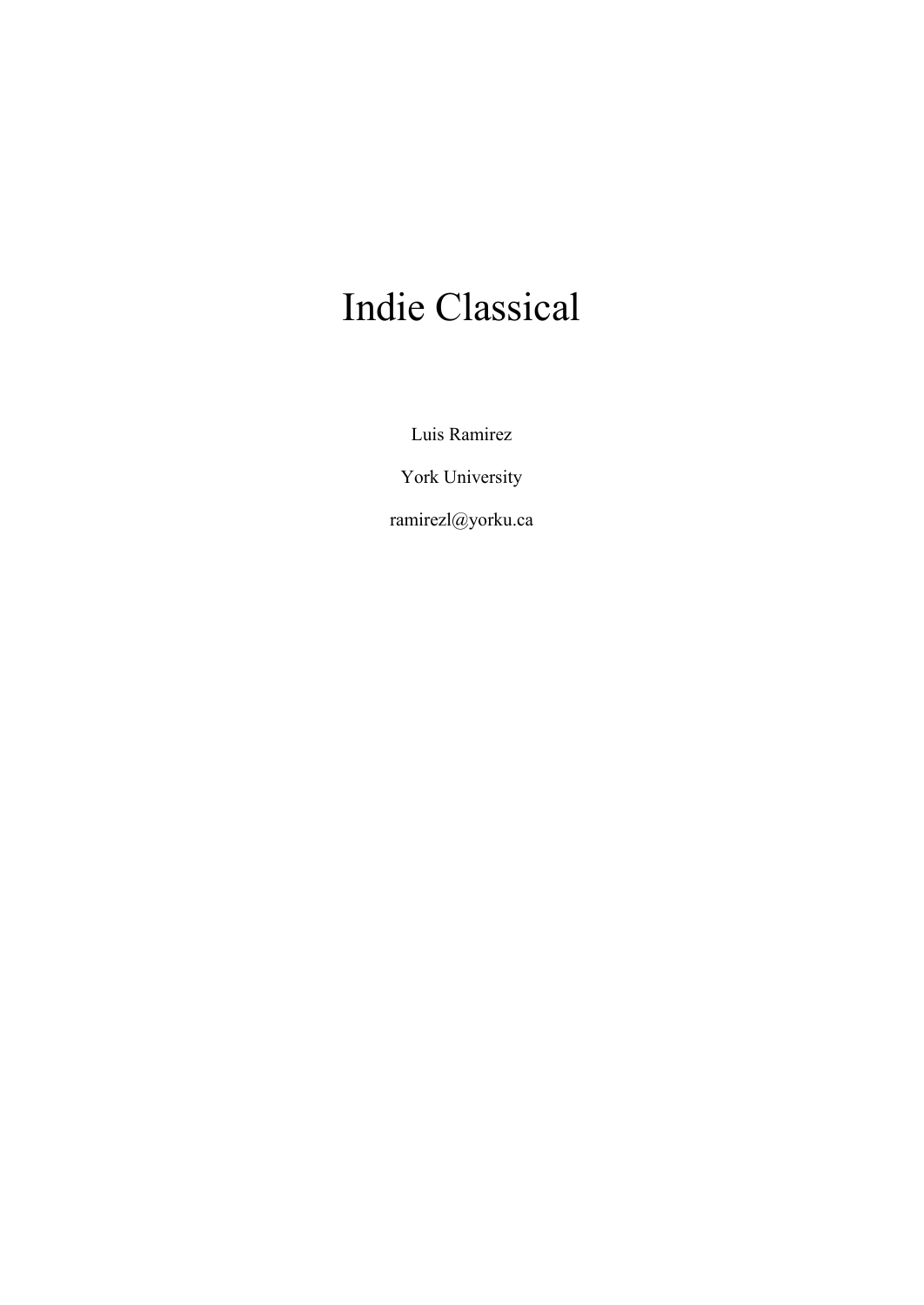# Indie Classical

Luis Ramirez

The indie classical genre is generally used to describe the music that follows certain classical music practices but is produced and distributed through independent record labels. The term was brought into widespread circulation by New Amsterdam Records' publicity apparatus, intended to represent composers whose "music slips through the cracks between genres." [\(Robin 2018, 55\)](https://www.zotero.org/google-docs/?0O5AsR) The term "indie classical" became controversial and by 2013, it had been strongly resisted by participants in the very community that the record label initially sought to describe. [\(Robin 2018, 56\)](https://www.zotero.org/google-docs/?YM3cb2) The term remains unsettled and its use has declined, although currently it is sometimes used interchangeably with "alt-classical" or "neo-classical", generally as a marketing label for music that crosses over between classical and other popular genres, associating artists who have little in common with the original movement. [\(Reich 2018\)](https://www.zotero.org/google-docs/?GwqGYn)

- 1. Terminology
- 2. History
	- 2.1 Controversy
- 3. Ideology
	- 3.1 Modes of Dissemination
- 4. Music
	- 4.1 Geography and Venues
- 5. Related Terms
- 6. Discography
	- 6.1 Composers
	- 6.2 Groups
- 7. Bibliography

# Terminology

According to composer and co-founder of New Amsterdam Records, Judd Greenstein, the intention behind the term "indie classical" was a shorthand description of the kind of music they were making under a "do-it-yourself" institutional spirit. [\(Robin 2018, 65\)](https://www.zotero.org/google-docs/?gRwsGg) Both Judd Greenstein and composer Matt McBane have hesitantly taken credit for inventing the term. [\(Robin 2018, 64\)](https://www.zotero.org/google-docs/?ZSfh1h) Others use it to describe composers and artists who seem to operate outside the established tradition in both style and technique. [\(Vogels 2014, 12\)](https://www.zotero.org/google-docs/?r0jeP1) For New Amsterdam, indie classical was not intended to provide a context with which to comprehend its individual albums and compositions, but a term to brand the label's identity and describe its innovations in the classical music market. [\(Robin 2016, 116\)](https://www.zotero.org/google-docs/?uMlqwf) The term's usefulness is still debatable, and because it was promoted by publicists and accepted by journalists, "indie classical" could also be dismissed as outsider public relations jargon. [\(Robin 2016, 138\)](https://www.zotero.org/google-docs/?l8TMdW) Peter McCallum criticized its linguistic vagueness, describing it as a "lazy term, a marketer's 'too-hard' basket, avoiding the hard work of tracing musical lineage."[\(Cunningham 2012\)](https://www.zotero.org/google-docs/?eEeUYm)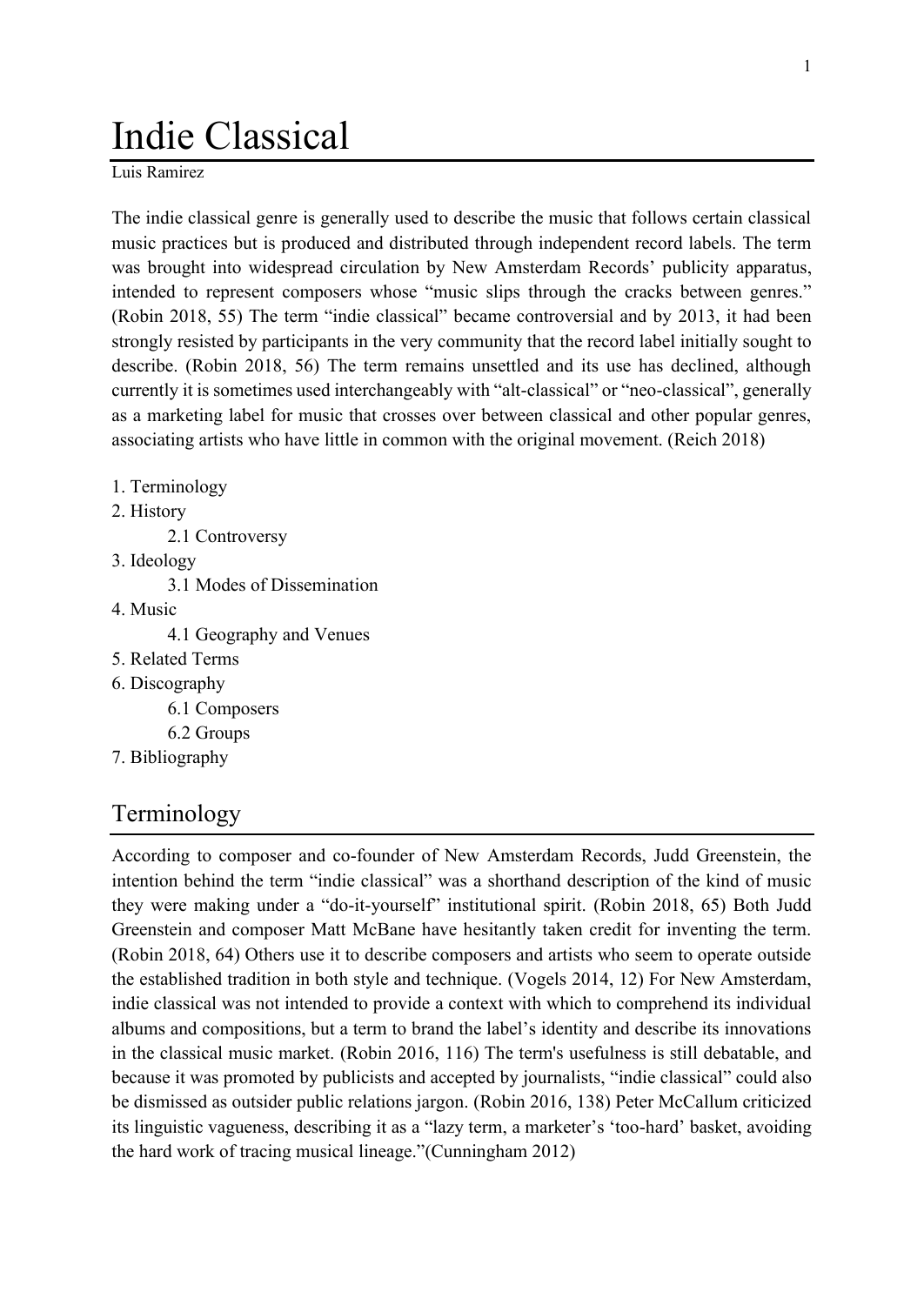## **History**

Although the term "indie classical" had appeared in *Billboard* magazine as far back as 1950 in reference to "small-scale classical record labels", [\(Robin 2018, 63\)](https://www.zotero.org/google-docs/?yVa3zT) the current use of the term can be traced to New Amsterdam Records, established in 2007 by composers William Brittelle, Sarah Kirkland Snider and Judd Greenstein. [\(Stovin 2010\)](https://www.zotero.org/google-docs/?XNXjmi) These composers wanted to carve out a place for themselves and for other composers who did not feel represented within "contemporary classical music" or "new music", which lead to the creation of their record label. In a December 2007 press release, they proclaimed that their mission was to represent "music without walls, from a scene without a name." [\(Robin 2018, 55\)](https://www.zotero.org/google-docs/?ibHEKO) This announcement was accompanied by their website which sought to "foster a sense of connection among musicians and fans in this 'indie classical' scene", [\(Robin 2018, 63\)](https://www.zotero.org/google-docs/?pZHzxV) effectively ascribing a name to it.

Parallel to New Amsterdam's evolution, other independent record labels pursuing similar objectives had emerged. Labels such as 'Nonclassical' and 'Bedroom Community' germinated as an effort by traditionally trained composers to find a niche and defy convention. ("[Nonclassical](https://www.zotero.org/google-docs/?yf9UDa)" n.d.)("[Bedroom Community](https://www.zotero.org/google-docs/?qYh7R9)" n.d.)

#### **Controversy**

As the term continued to spread through the public and major publications, indie classical soon became a source of contention online, [\(Robin 2016, 121\)](https://www.zotero.org/google-docs/?v6m7k3) and media outlets used their own criteria to decide which artists were included in the movement. The online music magazine *Pitchfork* expanded the genre to include indie rock artists like Sufjan Stevens and Jonny Greenwood, and situated the movement as a successor to the minimalist scene of downtown NY and the group Bang on a Can. [\(Greene 2012\)](https://www.zotero.org/google-docs/?HJp1ys)

Nico Muhly, an established American composer with international reputation, had become the poster child of indie classical for many writers. (Robin 2018, 74) In a contentious blog post he expressed his aversion to it, saying that "nothing is gained by that description, even if it makes the PR people's jobs easier. It attracts haters and lumps people together in a way that belies how actual communities of musicians function." [\(Muhly 2012\)](https://www.zotero.org/google-docs/?LED3oo) Muhly's commentary articulated the problematic stylistic associations with indie music, and his criticism noticeably affected the integrity of the indie classical term, debilitating its utilization and tarnishing it as a negative qualifier. [\(Robin 2018, 75\)](https://www.zotero.org/google-docs/?8YjZaK) "The cultural capital that 'indie classical' as a brand helped its community gain - the success in reaching a Pitchfork demographic, and the success of Muhly as a spokesperson for his scene - ultimately undermined that strength and led to its abandonment." [\(Robin 2016, 137](https://www.zotero.org/google-docs/?N8spsS)–38) Greenstein and his colleagues became uncomfortable with the utilization of indie classical to represent a single aesthetic, and by 2013 the label had ceased using the term. [\(Robin 2018, 55\)](https://www.zotero.org/google-docs/?UBmrY5) Their current mission statement is to support "composers and performers whose work transcends traditional and outdated genre distinctions." [\("New Amsterdam Records](https://www.zotero.org/google-docs/?5VPtA1) - History/Mission" 2018)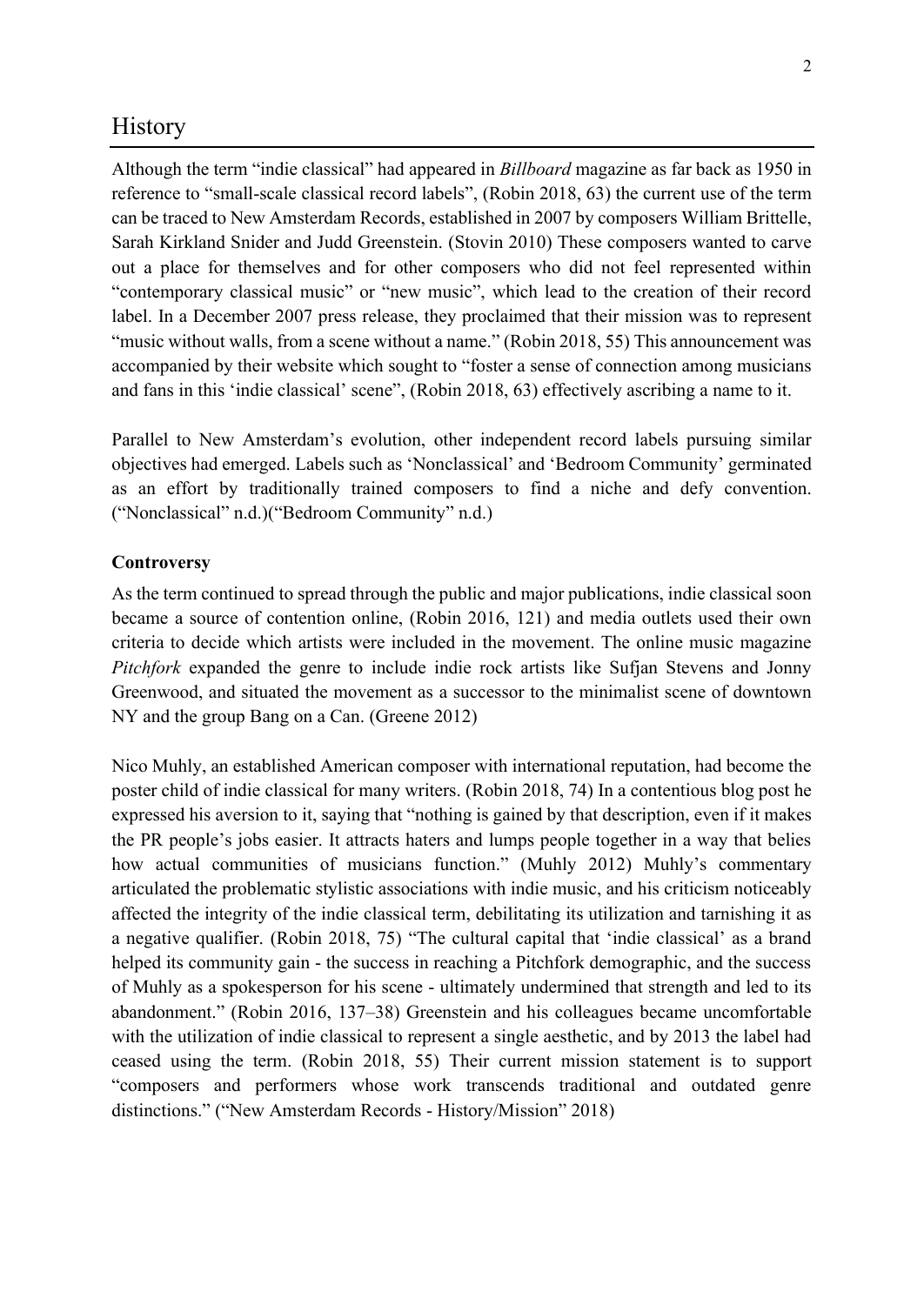## Ideology

The indie classical movement was a direct reaction against the conservatism of classical conservatory training and the insulation of popular music genre boundaries. According to Ginanne Mitic: "The generation coming up now in classical music are frustrated by the isolation of classical music and a lot have grown up other genres of music as well . . . [indie classical] is a way of doing classical music that are not the old ways . . . certainly and deliberately it has overtones with indie rock that are homemade, new and out on the edge." [\(Mitic 2017\)](https://www.zotero.org/google-docs/?R1Ongm) This discontent with academia encourages musicians to find a new community, and the resultant cross-pollination encourages a DIY attitude out of necessity. [\(Chan 2011\)](https://www.zotero.org/google-docs/?nr9rXN) Bryce Dessner explains how The Kronos Quartet delineated the perfect ethos for this movement: "non-profit, artist-driven, and with their own record labels. The precursor to this was punk rock and the DIY culture of the early '80s." [\(Cunningham 2012\)](https://www.zotero.org/google-docs/?fSH9s0)

In addition, the musicians began to question the role of the composer above other musicians, explicitly highlighting the importance of the collective nature in their works. [\(Vogels 2014\)](https://www.zotero.org/google-docs/?KNO3DW) Initially, the term was specifically sought after by the composers themselves, as opposed to being imposed upon them as a marketing label. However, after the controversy some composers preferred a "post-genre" label; they had to be more aggressive about defining their own identity, given the media's predisposition to classify them as "classical". [\(Schiller 2017\)](https://www.zotero.org/google-docs/?ytv6P4)

#### **Modes of Dissemination**

The independent distribution of the music was at the core of this movement. Co-creator of New Amsterdam Records, Judd Greenstein, clarified that the term was "not about the sound of the music . . . instead it is used to describe the approach to disseminating that music, and framing it for potential audiences." (Robin 2016, 124) One major distinction in indie classical is regarding monetization. While other music navigates through the commercial marketplace, the indie classical movement is mainly monetized through the nonprofit world. (Schiller 2017) This directly limits the type and size of audiences, which is why the scene remains under the radar of mainstream listeners.

## Music

Linked by an ethos more than a musical approach, the indie classical movement encompasses a wide range of styles while evading an overarching aesthetic idiosyncrasy. The biggest problem when considering indie classical as a musical genre is that their music does not have a shared sound. Composer Missy Mazzoli describes it as "more of a social movement than a musical one." [\(Chan 2011\)](https://www.zotero.org/google-docs/?iyfLQR) These circumstances make it challenging to pinpoint collective musical features. Some artists, particularly within the New Amsterdam label, display certain compositional and aesthetic aspects of postminimalism: a steady pulse, additive and subtractive procedures, and tonality that is diatonic but non-functional. [\(Gann 2001\)](https://www.zotero.org/google-docs/?lXruJ5) Isaac Schankler hesitantly outlines musical qualities of the movement: influences by pop, rock and/or minimalism; rejection of the traditional distinction between 'high culture' and 'low culture'; resistance to genre identifiers, or a musical embodiment of a cultural anxiety. [\(Schankler 2012\)](https://www.zotero.org/google-docs/?3ATiyf)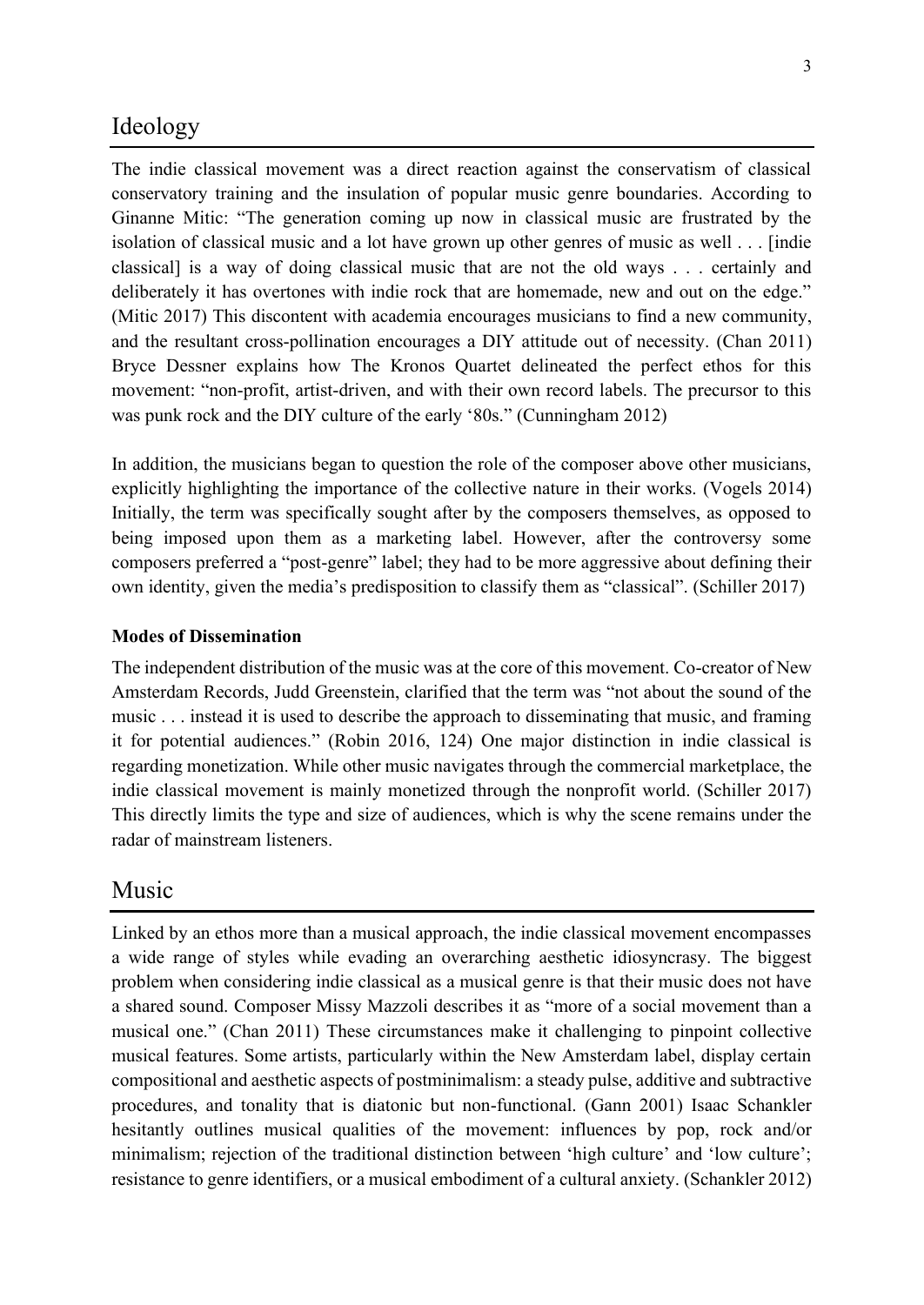Some important traits of these musicians are the inherited practices from their classical training: prominent use of notation for learning and performing the music, a reserved audience behaviour, and mastery of the technical possibilities in their instrument. As Muhly explains: "What you have here is classically trained composers relinquishing control . . . and replacing it with a type of community music-making more commonly found in rock bands." [\(Muhly](https://www.zotero.org/google-docs/?N4ceD3)  [2007\)](https://www.zotero.org/google-docs/?N4ceD3)

## **Geography and Venues**

Initially, the movement originated from composers in the United States, more specifically from downtown Manhattan and Brooklyn. [\(Robin 2016, 21\)](https://www.zotero.org/google-docs/?1QUrFG) Afterwards, artists from European countries like Iceland and England began to associate themselves with the indie classical movement. The Spotify "Indie Classical" playlist, the most popular of its kind with over eighty thousand followers, shows that 66% of the artists are from the United States, 12% from Iceland, and 9% from the United Kingdom. [\(Spotify 2019\)](https://www.zotero.org/google-docs/?HK6G6u)

Venue choice was crucial in the success of this music; artists seemed as comfortable performing in bars and nightclubs as they did in concert halls. In New York, the most important venues to the indie classical scene were cross-cultural venues such as Manhattan's *Le Poisson Rouge* [\(Robin 2016\)](https://www.zotero.org/google-docs/?rFcEY3) and the Cathedral of St. John the Divine. [\(Vogels 2014\)](https://www.zotero.org/google-docs/?ccH5uO) In the UK, the Nonclassical record label presented their showcases as if they were rock gigs, hosting a monthly club night at The Macbeth. [\(Bulut 2013\)](https://www.zotero.org/google-docs/?wlUPM7)

# Related Terms

Postminimalism; post-genre; indie; alt-classical; avant-garde

# Discography

yMusic: *Beautiful Mechanical* | David Lang: *this was written by hand* | Missy Mazzoli: *Vespers for a New Dark Age* | Sarah Kirkland Snider: *Penelope* | Caroline Shaw: *Partita for 8 Voices* | The Living Earth Show: *Dance Music*

### **Composers**

Gabriel Kahane, Judd Greenstein, Caroline Shaw, Sarah Kirkland Snider, David Lang, Missy Mazzoli, Nico Muhly, Anna Meredith, Gabriel Prokofiev, William Brittelle, Ólafur Arnalds, Nils Frahm, Sufjan Stevens, Jonny Greenwood

### **Groups**

Bang On A Can All-Stars, Now Ensemble, yMusic, Roomful of Teeth, Eight blackbird, The Living Earth Show, Alarm will sound